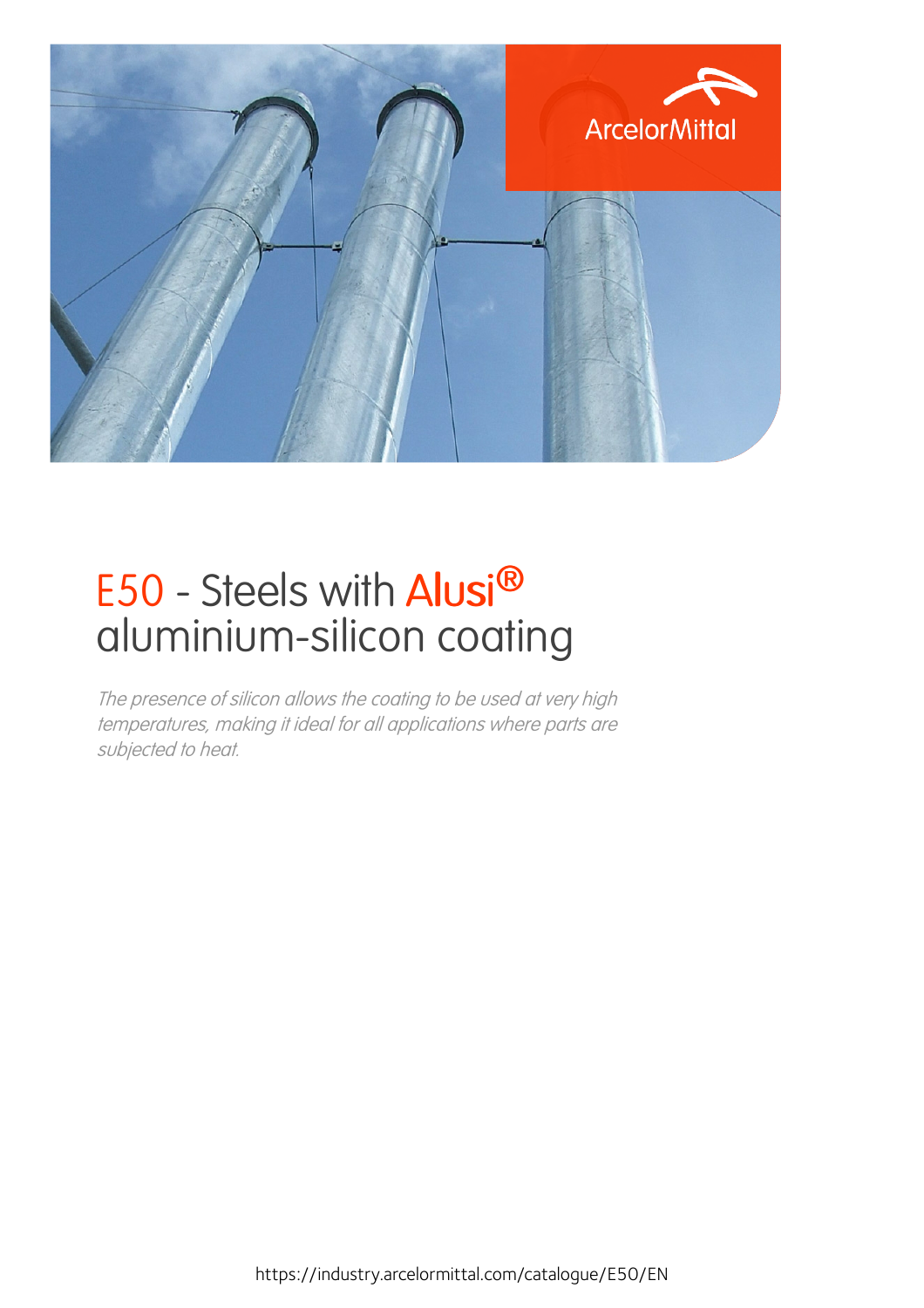### E50 and the contract of the contract of the contract of the contract of the contract of the contract of the contract of the contract of the contract of the contract of the contract of the contract of the contract of the co

### **Properties**

Alusi® is a flat carbon steel product coated on both sides with an aluminium-silicon alloy. The coating is composed of 90% aluminium and 10% silicon and is applied by means of a continuous hot dip galvanising process. Alusi® is is available in a wide range of steel grades: steels for cold forming and deep drawing applications, and structural steels.

### E50 and the contract of the contract of the contract of the contract of the contract of the contract of the contract of the contract of the contract of the contract of the contract of the contract of the contract of the co

## **Advantages**

Alusi® is particularly suitable for applications requiring high resistance to oxidation at high temperatures. Up to 450°C, the top surface of the Alusi® coating does not alter and its thermal and light reflectivity remains at 80%, which is an important requirement for thermal shielding applications. The presence of silicon allows the coating to be used at temperatures as high as 650°C without flaking.

A passivating layer of aluminium oxide is formed instantly in contact with the oxygen present in air. Since this passivation protection renews itself naturally when damaged (scratches), the coating offers excellent resistance to corrosion and chemical attacks.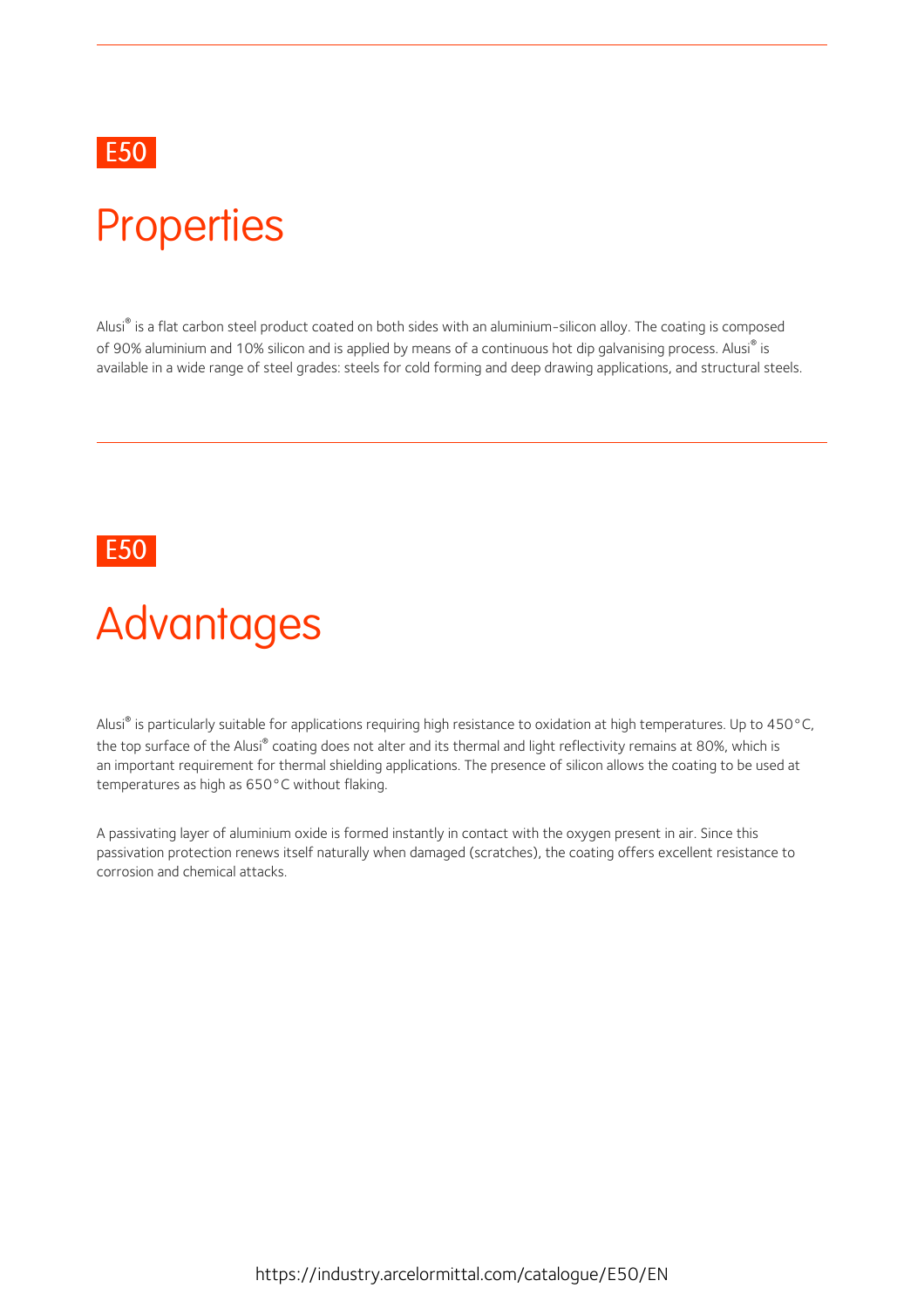### E50 and the contract of the contract of the contract of the contract of the contract of the contract of the contract of the contract of the contract of the contract of the contract of the contract of the contract of the co

# **Applications**

Because Alusi<sup>®</sup> can resist high temperatures, it is particularly suitable for use in thermal shielding. However, Alusi<sup>®</sup> also has many other applications:

- General industry: exhaust systems, thermal shields, heating equipment, boilers, ducts, fume exhaust pipes, heat exchangers, industrial ovens etc
- Building: fire doors etc
- Domestic appliances: ovens, deep fryers, toasters, barbecues etc

Alusi® can be supplied oiled and/or passivated, or with an Easyfilm® thin organic coating (please see data sheet E80 for the specific properties of Easyfilm® ).

Under certain conditions, Alusi® is suitable for food contact, as specified in the Regulation (EC) No. 1935/2004 and French standard NF A 36-712-2. Please contact us for further information on this subject.

### E50 and the contract of the contract of the contract of the contract of the contract of the contract of the contract of the contract of the contract of the contract of the contract of the contract of the contract of the co

## Recommendations for use

Alusi® must be transported and stored in a sheltered, moisture-free environment.

The forming and joining techniques currently used for uncoated steel are also suitable for Alusi<sup>®</sup>.

Alusi® coated steel can be welded using various types of resistance welding processes (spot, seam, butt welding). TIG, MIG, MAG, High Frequency Induction welding and laser welding are also suitable. When supplied oiled. Alusi<sup>®</sup> needs degreasing and surface treatment before painting.

Alusi® coated with an Easyfilm® thin organic coating can be painted directly, without any prior surface treatment. However, the paint must be compatible with the Easyfilm® resin.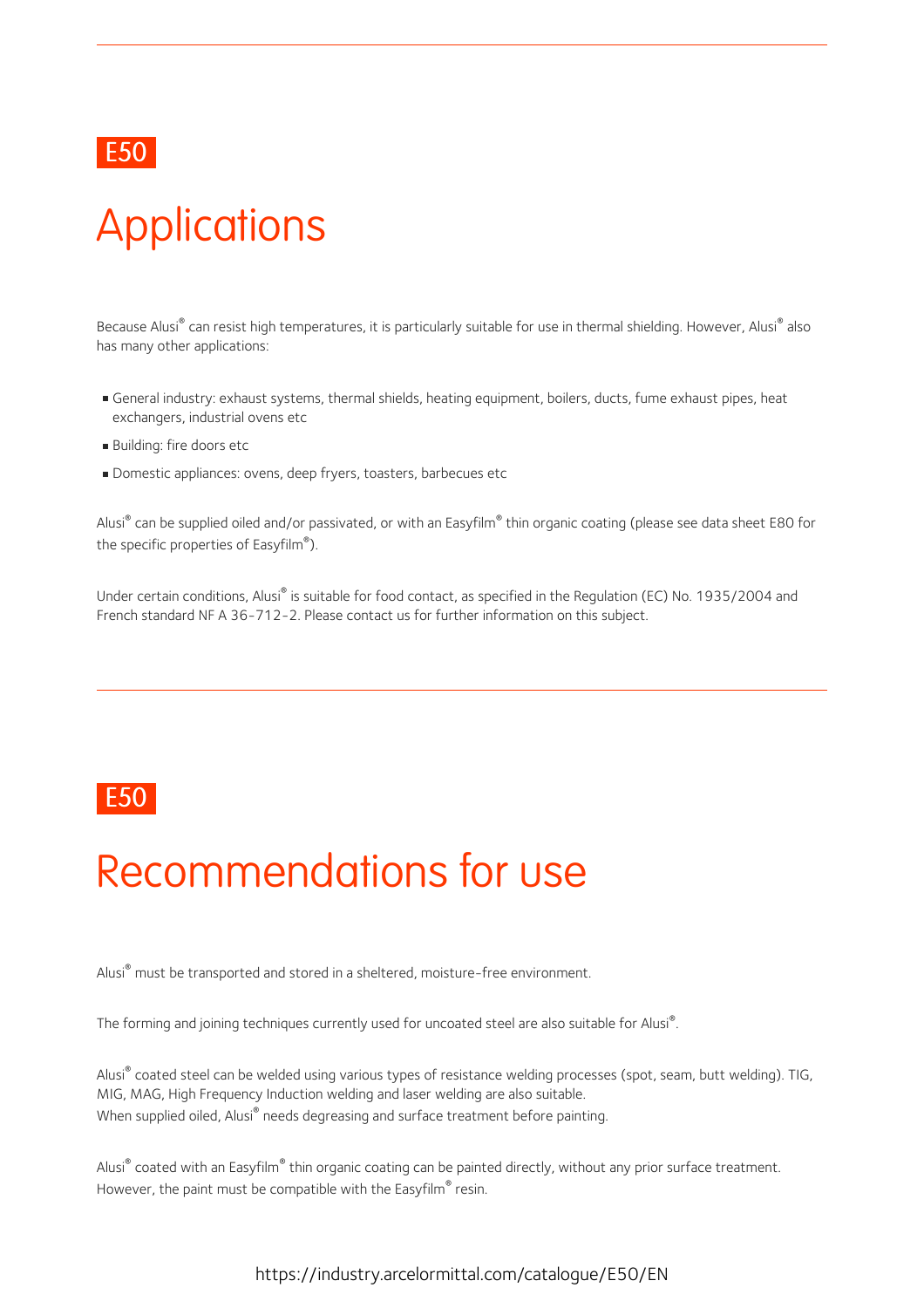### E50

## Coating weight and typical thickness

| Alusi® | Coating weight - double sided (g/m <sup>2</sup> ) | Coating thickness (um per side) |
|--------|---------------------------------------------------|---------------------------------|
| AS50   | 50                                                | 8.5                             |
| AS60   | 60                                                | 10                              |
| AS80   | 80                                                | 13                              |
| AS100  | 100                                               | 17                              |
| AS120  | 120                                               | 20                              |
| AS150  | 150                                               | 25                              |
| AS240  | 240                                               | 40                              |

For other coating thicknesses, please contact us.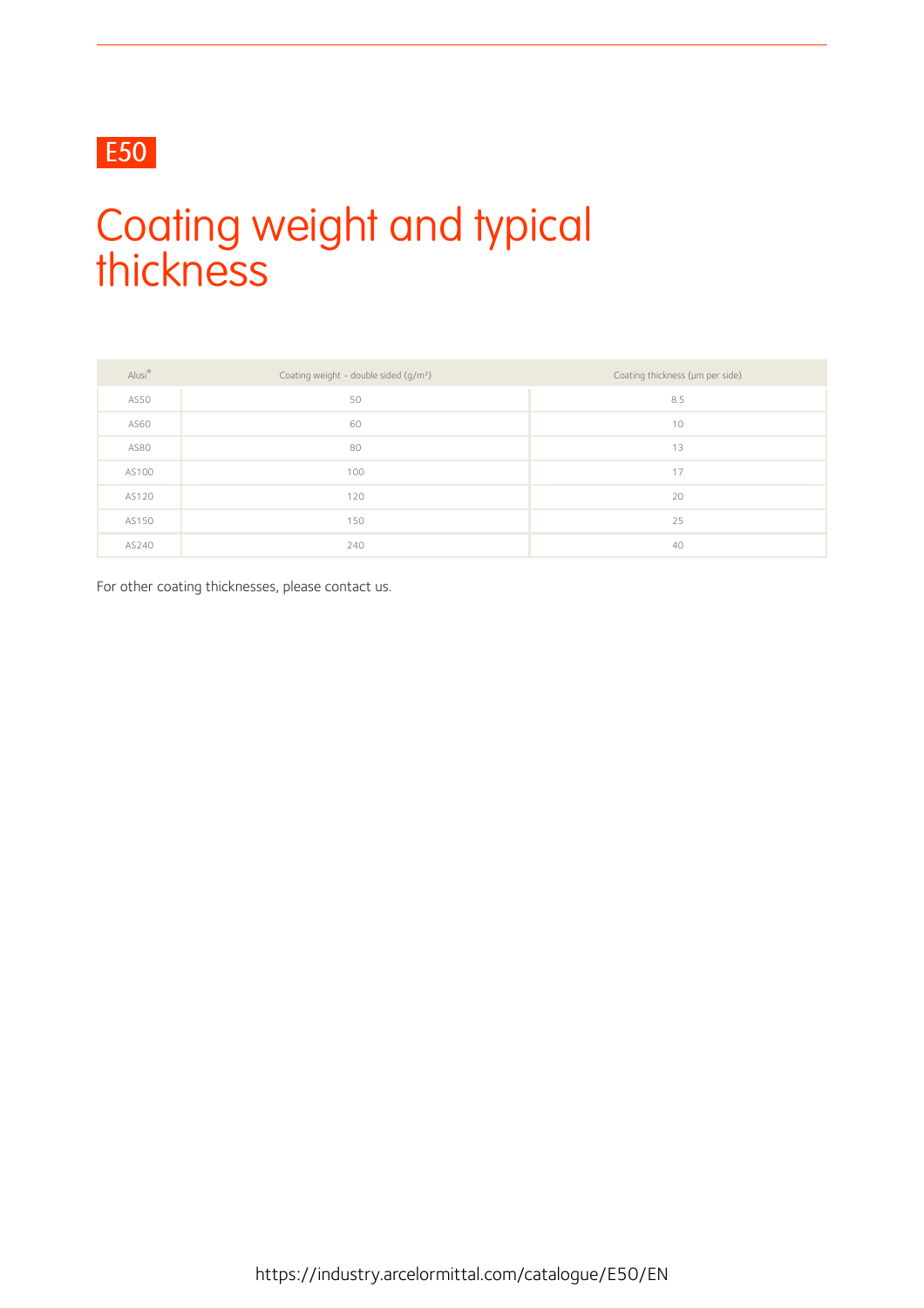

# Brand correspondence

|                                                       | NFA 36-<br>340  | ASTM A463<br>Type 1 | <b>JIS</b><br>3314 | EN<br>10154:2002 | EN.<br>10292:2007 | EN<br>10326:2004 | EN<br>10327:2004 | <b>EN</b><br>10346:2009 | EN<br>10346:2015 | Old brand<br>names |
|-------------------------------------------------------|-----------------|---------------------|--------------------|------------------|-------------------|------------------|------------------|-------------------------|------------------|--------------------|
| $DX51D + ASEN$<br>10346                               | AS C / AS<br>TC | CS                  | SA <sub>1</sub> C  | DX51D+AS         |                   |                  | DX51D+AS         | DX51D+AS                | DX51D+AS         | AL2/BM/BO          |
| DX52D +AS EN<br>10346                                 | AS E            | FS                  |                    | DX52D+AS         |                   |                  | DX52D+AS         | DX52D+AS                | DX52D+AS         | AL3/BS             |
| DX53D +AS EN<br>10346                                 | AS ES           | <b>DDS</b>          | SA <sub>1</sub> D  | DX53D+AS         |                   |                  | DX53D+AS         | DX53D+AS                | DX53D+AS         | (AL4)/BSR          |
| DX54D +AS EN<br>10346                                 | AS EX           | <b>EDDS</b>         | SA <sub>1E</sub>   | DX54D+AS         |                   |                  | DX54D+AS         | DX54D+AS                | DX54D+AS         | AL5/BX             |
| DX55D +AS EN<br>10346                                 |                 |                     |                    | DX55D+AS         |                   |                  | DX55D+AS         | DX55D+AS                | DX55D+AS         | ALT/BHT            |
| DX56D +AS EN<br>10346                                 |                 |                     |                    | DX56D+AS         |                   |                  | DX56D+AS         | DX56D+AS                | DX56D+AS         | AL6/BXS            |
| DX57D +AS EN<br>10346                                 |                 |                     |                    |                  |                   |                  | $DX57D+AS$       | DX57D+AS                | DX57D+AS         |                    |
| () Closest grade as no fully equivalent grade exists. |                 |                     |                    |                  |                   |                  |                  |                         |                  |                    |

### Steels for cold forming and deep drawing applications

#### Structural steels

|                           | <b>NFA 36-</b><br>340 | ASTM A463<br>Type 1 | <b>JIS</b><br>3314 | EN<br>10154:2002 | EN<br>10292:2007 | EN<br>10326:2004 | EN<br>10327:2004 | EN<br>10346:2009 | <b>FN</b><br>10346:2015 | Old brand<br>names |
|---------------------------|-----------------------|---------------------|--------------------|------------------|------------------|------------------|------------------|------------------|-------------------------|--------------------|
| $S250GD + ASFN$<br>10346  | C <sub>250</sub>      | SS Grade 37         |                    | S250GD+AS        |                  | S250GD+AS        |                  | $S250GD+AS$      | $S250GD+AS$             | AL250              |
| $S280GD + AS EN$<br>10346 | C <sub>280</sub>      | SS Grade 40         |                    | $S280GD+AS$      |                  | S280GD+AS        |                  | S280GD+AS        | S280GD+AS               | AL280/BJ           |
| $S320GD + AS EN$<br>10346 | C320                  |                     |                    | S320GD+AS        |                  | S320GD+AS        |                  | $S320GD+AS$      | $S320GD+AS$             | AL320/BK           |
| $S350GD + AS EN$<br>10346 | C350                  | SS Grade 50         |                    | S350GD+AS        |                  | S350GD+AS        |                  | S350GD+AS        | S350GD+AS               | AL350/BL           |

#### High Strength Low Alloy steels

|                          | NFA 36-<br>340 | ASTM A463<br>Type 1 | JIS.<br>3314 | <b>EN</b><br>10154:2002 | <b>EN</b><br>10292:2007 | EN<br>10326:2004 | EN<br>10327:2004 | EN<br>10346:2009 | EN.<br>10346:2015       | Old brand<br>names |
|--------------------------|----------------|---------------------|--------------|-------------------------|-------------------------|------------------|------------------|------------------|-------------------------|--------------------|
| HX260LAD +AS EN<br>10346 |                |                     |              |                         | HX260LAD+AS             |                  |                  | HX260LAD+AS      | HX260LAD+AS AL250NB     |                    |
| HX300LAD +AS EN<br>10346 |                |                     |              |                         | HX300LAD+AS             |                  |                  | HX300LAD+AS      | HX300LAD+AS AL280NB     |                    |
| HX340LAD +AS EN<br>10346 |                |                     |              |                         | HX340LAD+AS             |                  |                  | HX340LAD+AS      | HX340LAD+AS AL320NB     |                    |
| HX380LAD +AS EN<br>10346 |                |                     |              |                         | HX380LAD+AS             |                  |                  | HX380LAD+AS      | HX380LAD+AS             | AL380              |
| HX420LAD +AS EN<br>10346 |                |                     |              |                         | HX420LAD+AS             |                  |                  |                  | HX420LAD+AS HX420LAD+AS | AL420              |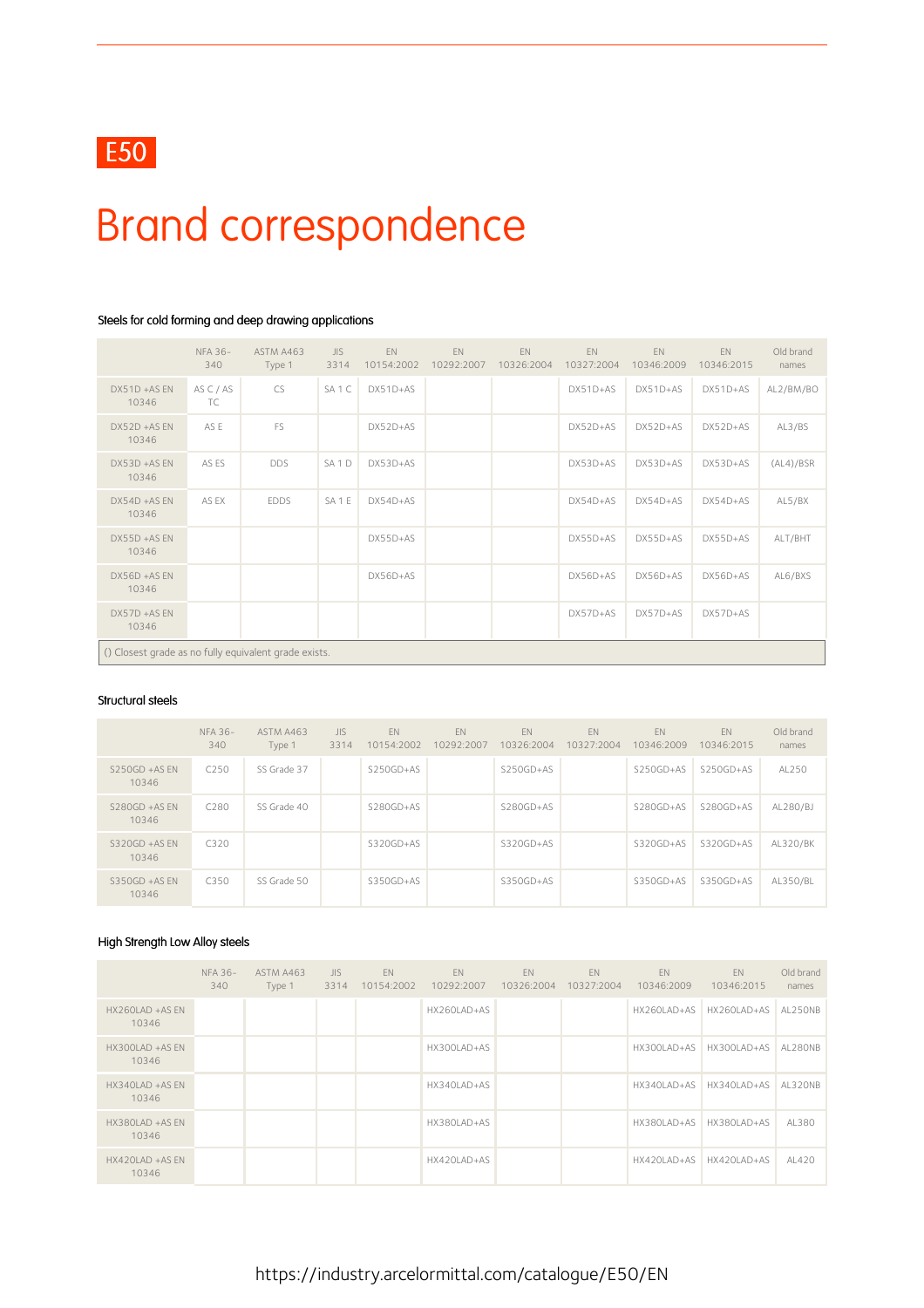

### **Dimensions**

### Steels for cold forming and deep drawing applications

| Thickness                | Min   | DX51D +AS EN 10346, DX52D +AS EN 10346, DX53D<br>+AS EN 10346 | DX54D +AS EN<br>10346 | DX55D +AS EN<br>10346 | DX56D +AS EN<br>10346    | DX57D +AS EN<br>10346    |  |
|--------------------------|-------|---------------------------------------------------------------|-----------------------|-----------------------|--------------------------|--------------------------|--|
| (mm)                     | width | Max width                                                     | Max width             | Max width             | Max width                | Max width                |  |
| $0.30 \le th <$<br>0.40  |       | 1150                                                          | 1150                  | 1150                  | $\overline{\phantom{a}}$ |                          |  |
| $0.40 \le th <$<br>0.50  |       |                                                               |                       | 1170                  | 1170                     |                          |  |
| $0.50 \le th <$<br>0.55  |       | 1280                                                          | 1300                  | 1280                  | 1280                     | $\overline{\phantom{a}}$ |  |
| $0.55 \le th <$<br>0.60  |       | 1400                                                          |                       | 1400                  | 1400                     |                          |  |
| $0.60 \le th <$<br>0.70  |       | 1525                                                          | 1400                  |                       |                          |                          |  |
| $0.70 \le th <$<br>0.90  | 750   |                                                               |                       |                       |                          | 1400                     |  |
| $0.90 \leq th <$<br>1.80 |       | 1700                                                          | 1700                  | 1525                  | 1525                     |                          |  |
| $1.80 \le th <$<br>2.00  |       | 1600                                                          | 1600                  |                       |                          |                          |  |
| $2.00 \le th <$<br>2.30  |       | 1525                                                          | 1400                  |                       |                          |                          |  |
| $2.30 \le th <$<br>2.50  |       | 1440                                                          |                       | 1440                  |                          | $\sim$                   |  |
| $2.50 \le th <$<br>2.65  |       | 1370                                                          |                       | 1370                  |                          |                          |  |
| $2.65 \le th <$<br>3.00  |       | 1200                                                          | 1100                  | 1200                  |                          |                          |  |

#### Structural steels

| Thickness (mm)       | Min width | S250GD +AS EN 10346, S280GD +AS EN 10346 | S320GD +AS EN 10346 | S350GD +AS EN 10346      |  |
|----------------------|-----------|------------------------------------------|---------------------|--------------------------|--|
|                      |           | Max width                                | Max width           | Max width                |  |
| $0.30 \le th < 0.40$ |           | $\overline{\phantom{a}}$                 | 1150                | $\overline{\phantom{m}}$ |  |
| $0.40 \le th < 0.45$ |           | 1250                                     | 1250                |                          |  |
| $0.45 \le th < 0.55$ |           |                                          | 1270                | 1230                     |  |
| $0.55 \le th < 0.60$ |           | 1400                                     | 1400                |                          |  |
| $0.60 \le th < 1.00$ | 800       |                                          |                     | 1500                     |  |
| $1.00 \le th < 1.60$ |           | 1525                                     | 1525                |                          |  |
| $1.60 \le th < 2.00$ |           |                                          |                     |                          |  |
| $2.00 \le th < 2.50$ |           | 1440                                     |                     |                          |  |
| $2.50 \le th < 3.00$ |           | 1200                                     | 1250                |                          |  |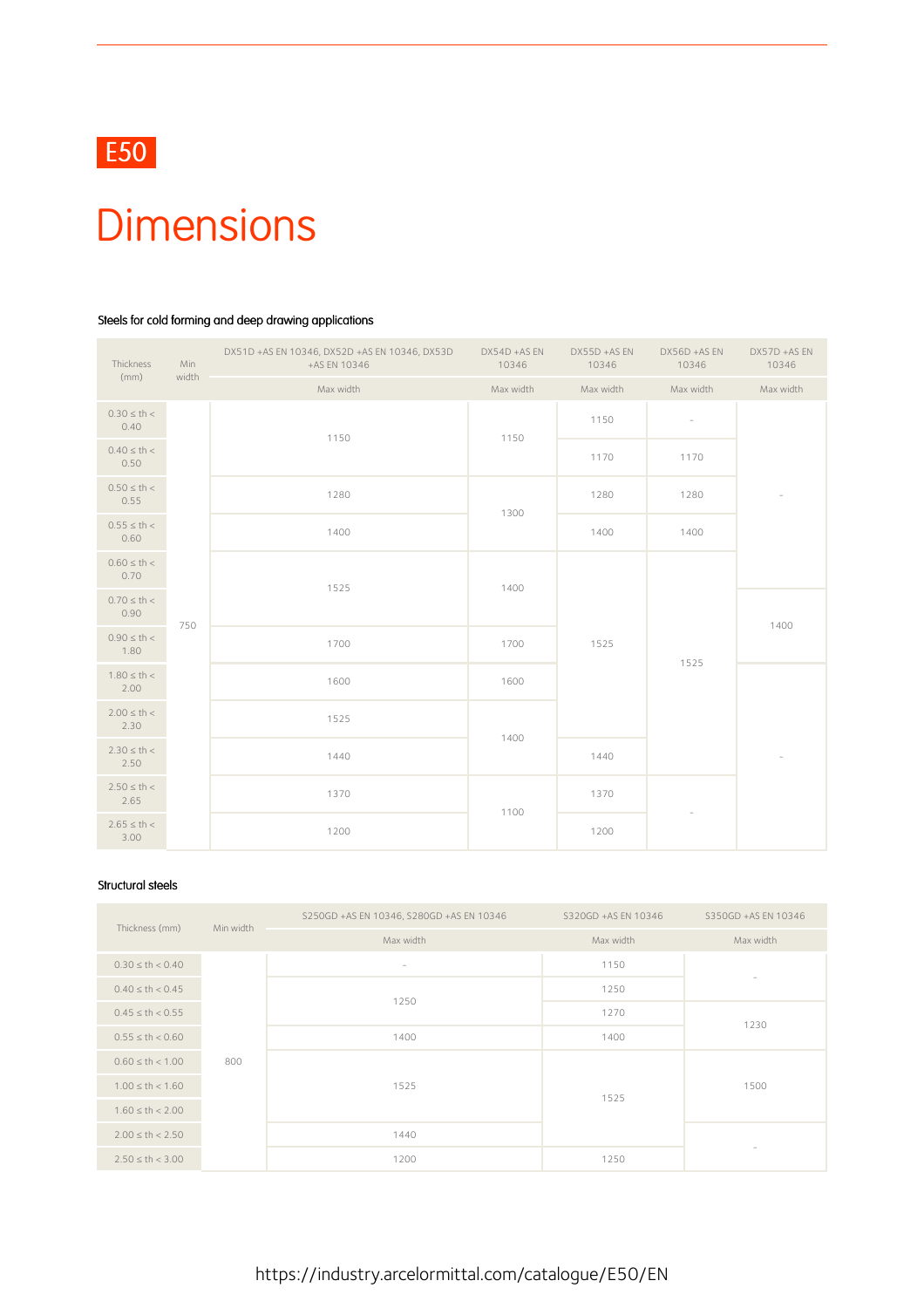### High Strength Low Alloy steels

| Thickness (mm)       | Min width | HX260LAD +AS EN 10346, HX300LAD +AS EN 10346, HX340LAD +AS EN 10346, HX380LAD +AS EN 10346, HX420LAD +AS EN 10346 |  |  |  |  |  |  |
|----------------------|-----------|-------------------------------------------------------------------------------------------------------------------|--|--|--|--|--|--|
|                      |           | Max width                                                                                                         |  |  |  |  |  |  |
| $0.35 \le th < 0.45$ |           | 1250                                                                                                              |  |  |  |  |  |  |
| $0.45 \le th < 0.55$ | 800       | 1300                                                                                                              |  |  |  |  |  |  |
| $0.55 \le th < 0.60$ |           | 1500                                                                                                              |  |  |  |  |  |  |
| $0.60 \le th < 2.00$ |           |                                                                                                                   |  |  |  |  |  |  |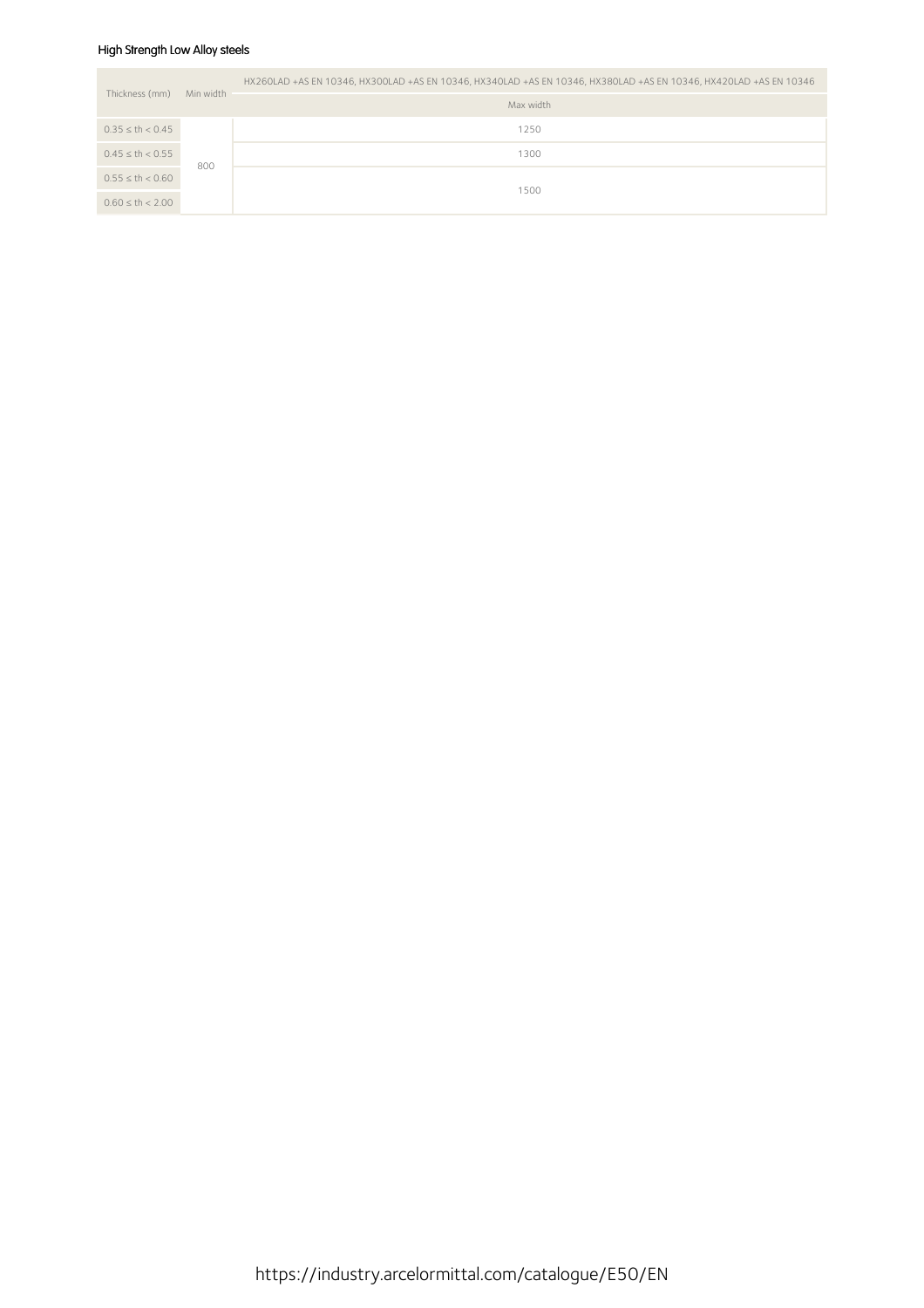# Mechanical properties

### Steels for cold forming and deep drawing applications

|                                                                                                                       | Notes          | Direction | Thickness (mm) | $R_e$ (MPa) | $R_m$ (MPa) | $A_{80}$ (%) | $r_{90}$                 | $n_{90}$     |
|-----------------------------------------------------------------------------------------------------------------------|----------------|-----------|----------------|-------------|-------------|--------------|--------------------------|--------------|
|                                                                                                                       |                |           | $0.3 - 0.5$    |             |             | $\geq 18$    |                          |              |
| DX51D +AS EN 10346                                                                                                    |                | $\top$    | $0.5 - 0.7$    | $\sim$      | $270 - 500$ | $\geq 20$    | $\overline{\phantom{a}}$ |              |
|                                                                                                                       |                |           | $0.7 - 3$      |             |             | $\geq$ 22    |                          |              |
|                                                                                                                       |                | $\top$    | $0.3 - 0.5$    |             |             | $\geq$ 22    |                          |              |
| DX52D +AS EN 10346                                                                                                    | $\overline{1}$ |           | $0.5 - 0.7$    | $140 - 300$ | $270 - 420$ | $\geq 24$    | $\overline{\phantom{a}}$ |              |
|                                                                                                                       |                |           | $0.7 - 3$      |             |             | $\geq 26$    |                          |              |
|                                                                                                                       |                |           | $0.3 - 0.5$    |             |             | $\geq 26$    |                          |              |
| DX53D +AS EN 10346                                                                                                    |                | $\top$    | $0.5 - 0.7$    | $140 - 260$ | $270 - 380$ | $\geq 28$    | $\sim$                   |              |
|                                                                                                                       |                |           | $0.7 - 3$      |             |             | $\geq 30$    |                          |              |
| DX54D +AS EN 10346                                                                                                    |                | $\top$    | $0.3 - 0.5$    |             |             | $\geq 30$    |                          |              |
|                                                                                                                       |                |           | $0.5 - 0.7$    |             |             | $\geq$ 32    | $\geq 1.2$               |              |
|                                                                                                                       |                |           | $0.7 - 1.5$    | $120 - 220$ | $260 - 350$ |              | $\geq 1.4$               | $\geq 0.180$ |
|                                                                                                                       |                |           | $1.5 - 2$      |             |             | $\geq 34$    | $\geq 1.2$               |              |
|                                                                                                                       |                |           | $2 - 3$        |             |             |              | $\geq$ 1                 |              |
|                                                                                                                       |                | $\top$    | $0.3 - 0.5$    |             | $270 - 370$ | $\geq 26$    |                          |              |
| DX55D +AS EN 10346                                                                                                    |                |           | $0.5 - 0.7$    | $140 - 240$ |             | $\geq 28$    | $\overline{\phantom{a}}$ |              |
|                                                                                                                       |                |           | $0.7 - 3$      |             |             | $\geq 30$    |                          |              |
|                                                                                                                       |                |           | $0.3 - 0.5$    |             |             | $\geq 35$    |                          |              |
|                                                                                                                       |                |           | $0.5 - 0.7$    |             |             | $\geq 37$    | $\geq 1.5$               | $\geq 0.190$ |
| DX56D +AS EN 10346                                                                                                    |                | $\top$    | $0.7 - 1.5$    | $120 - 180$ | $260 - 350$ |              | $\geq 1.7$               |              |
|                                                                                                                       |                |           | $1.5 - 2$      |             |             | $\geq 39$    | $\geq 1.5$               | $\geq 0.200$ |
|                                                                                                                       |                |           | $2 - 3$        |             |             |              | $\geq 1.3$               |              |
|                                                                                                                       |                |           | $0.5 - 0.7$    |             |             | $\geq 39$    | $\geq 1.7$               | $\geq 0.200$ |
| DX57D +AS EN 10346                                                                                                    |                | $\top$    | $0.7 - 1.5$    | $120 - 170$ | $260 - 350$ |              | $\geq 1.9$               |              |
|                                                                                                                       |                |           | $1.5 - 2$      |             |             | $\geq 41$    | $\geq 1.7$               | $\geq 0.210$ |
| 1. For DX52D +AS EN 10346 the R <sub>e</sub> -value only applies to skin-passed products (surface qualities B and C). |                |           |                |             |             |              |                          |              |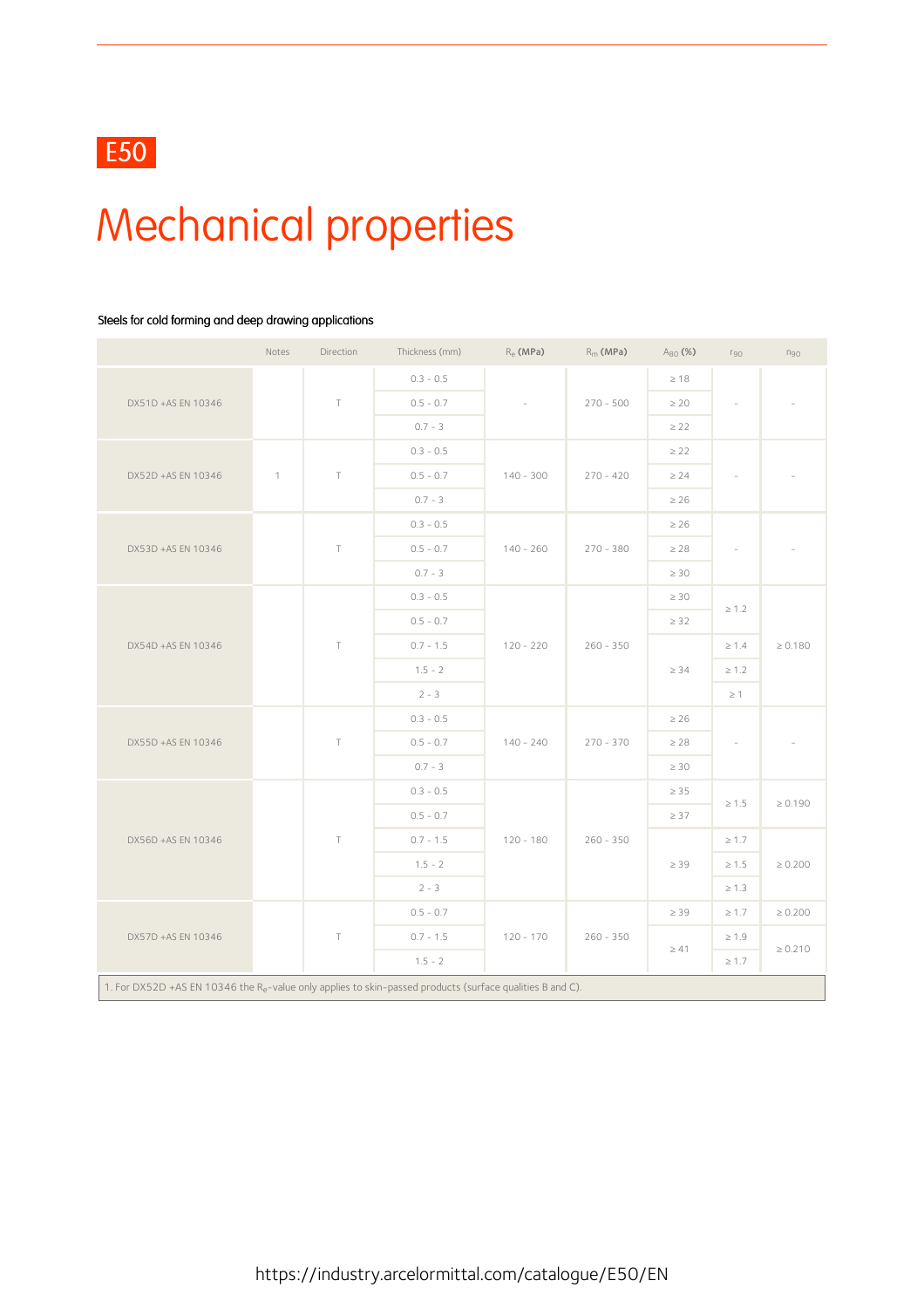### Structural steels

|                     | Direction | Thickness (mm) | $R_{\varphi}$ (MPa) | $R_m$ (MPa) | $A_{80}$ (%) |
|---------------------|-----------|----------------|---------------------|-------------|--------------|
|                     |           | $0.3 - 0.5$    |                     |             | $\geq 15$    |
| S250GD +AS EN 10346 | Ч.        | $0.5 - 0.7$    | $\geq 250$          | $\geq$ 330  | $\geq 17$    |
|                     |           | $0.7 - 3$      |                     |             | $\geq 19$    |
| S280GD +AS EN 10346 |           | $0.3 - 0.7$    | $\geq 280$          | $\geq 360$  | $\geq 16$    |
|                     |           | $0.7 - 3$      |                     |             | $\geq 18$    |
|                     |           | $0.3 - 0.5$    | $\geq 320$          | $\geq 390$  | $\geq 13$    |
| S320GD +AS EN 10346 | Ч.        | $0.5 - 0.7$    |                     |             | $\geq 15$    |
|                     |           | $0.7 - 3$      |                     |             | $\geq 17$    |
|                     | L         | $0.3 - 0.5$    |                     |             | $\geq 12$    |
| S350GD +AS EN 10346 |           | $0.5 - 0.7$    | $\geq 350$          | $\geq 420$  | $\geq 14$    |
|                     |           | $0.7 - 3$      |                     |             | $\geq 16$    |

### High Strength Low Alloy steels

|                       | Direction | Thickness (mm) | $R_e$ (MPa) | $R_m$ (MPa) | $A_{80}$ (%) |
|-----------------------|-----------|----------------|-------------|-------------|--------------|
|                       |           | $0.3 - 0.5$    |             |             | $\geq 20$    |
| HX260LAD +AS EN 10346 | $\top$    | $0.5 - 0.7$    | $260 - 320$ | $350 - 430$ | $\geq$ 22    |
|                       |           | $0.7 - 3$      |             |             | $\geq 24$    |
|                       |           | $0.3 - 0.5$    | $300 - 380$ | $380 - 480$ | $\geq 17$    |
| HX300LAD +AS EN 10346 | $\top$    | $0.5 - 0.7$    |             |             | $\geq 19$    |
|                       |           | $0.7 - 3$      |             |             | $\geq$ 21    |
|                       |           | $0.3 - 0.5$    | $340 - 420$ | $410 - 510$ | $\geq 15$    |
| HX340LAD +AS EN 10346 | $\top$    | $0.5 - 0.7$    |             |             | $\geq 17$    |
|                       |           | $0.7 - 3$      |             |             | $\geq 19$    |
|                       |           | $0.3 - 0.5$    |             |             | $\geq 13$    |
| HX380LAD +AS EN 10346 | $\top$    | $0.5 - 0.7$    | $380 - 480$ | $440 - 560$ | $\geq 15$    |
|                       |           | $0.7 - 3$      |             |             | $\geq 17$    |
| HX420LAD +AS EN 10346 | $\top$    | $0.5 - 0.7$    | $420 - 520$ | $470 - 590$ | $\geq 13$    |
|                       |           | $0.7 - 3$      |             |             | $\geq 15$    |